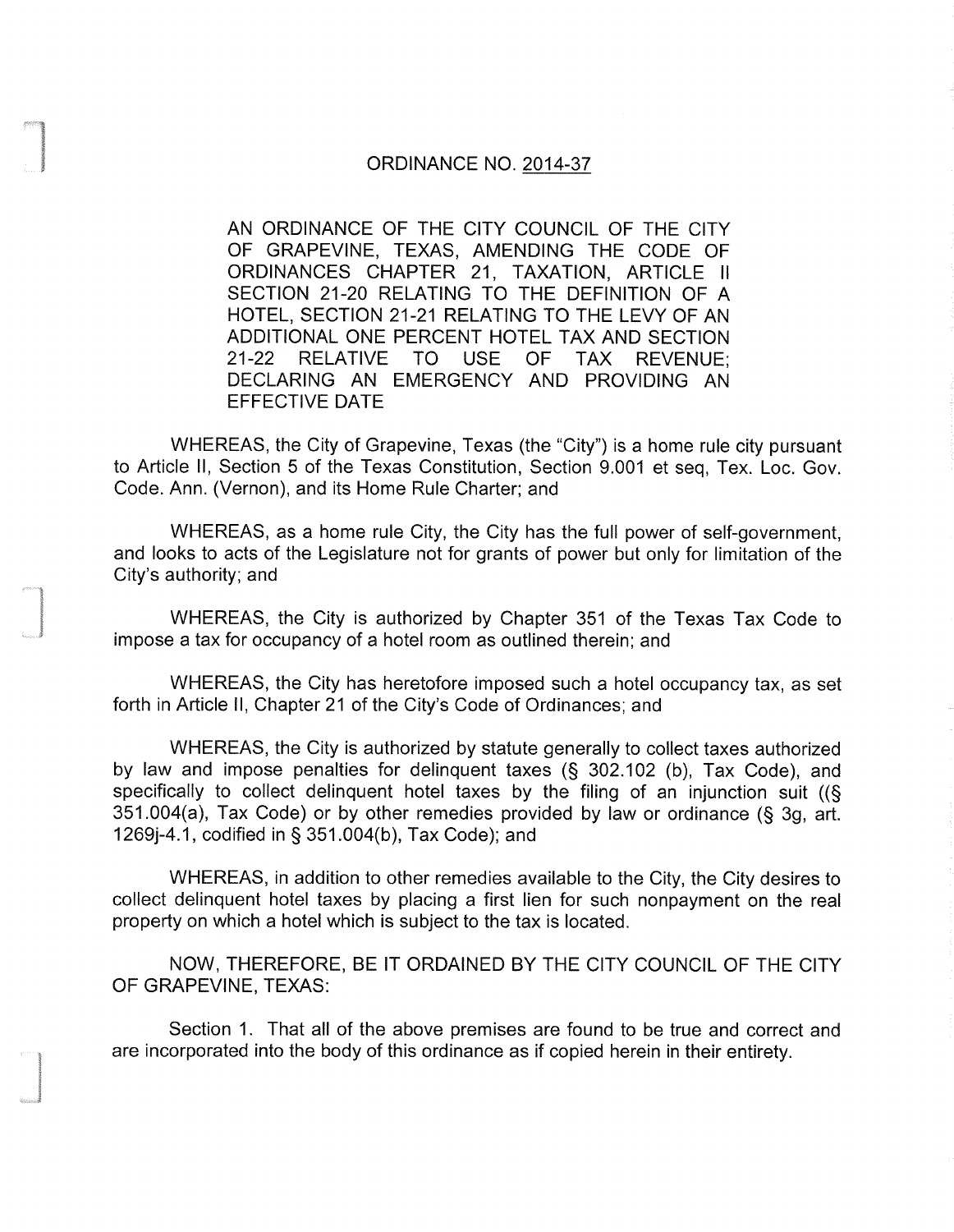Section 2. That Article II of Chapter <sup>21</sup> of the Code of Ordinances of the City of Grapevine, Texas relating to a hotel occupancy tax is hereby amended in the following particulars, and all other chapters, articles, sections, subsections, paragraphs, sentences, phrases, and words of the said Code are not amended but are in all things ratified, verified, approved and affirmed:

A. That Chapter 21 Taxation, Section 21-20 Definitions is hereby amended so that the definition of "Hotel" shall hereafter read as follows:

> Hotel. A building in which members of the public obtain sleeping accommodations for a consideration. The term includes a hotel, motel, tourist home, tourist house, tourist court, lodging house, inn, rooming house, or airport terminal, but does not include a hospital, sanitarium, or nursing home."

B. That Chapter 21 Taxation, Section 21-21 Levy of tax; rate; exceptions, subsection (a) is hereby amended so that it shall hereafter read as follows:

> "(a) There is hereby levied a tax of seven percent  $(7%)$  of the price paid for a room in a hotel on a person who, under a lease, concession, permit, right of access, license, contract or agreement, pays for the use or possession or for the right of use or possession of a room in the hotel, costing ten dollars (\$ 10. 00) or more each day, and is ordinarily used for sleeping."

C. That Chapter 21 Taxation, Section 21-22 Use of tax revenue is hereby amended to add a new subsection (d) to read as follows:

- d) Funds derived from the enacted 1% increase in 2014 will be directed to the 215 Fund for the express purposes:
	- (1) to incentivize and promote need periods group convention/tourism business, sporting events, trade shows and exhibitions.
	- 2) to incentivize new hotel room construction in Grapevine through a marketing agreement that would return the 1% from the project hotel's occupancy tax to the hotel property for a period of time specified in the marketing agreement. Following the conclusion of the time period the 1% would then be retained for incentive and promotion of need periods group convention/tourism business, sporting events, trade shows and exhibitions as stated in  $(d)(1)$ above."

Section 3. That this ordinance shall be cumulative of all other ordinances of the City of Grapevine, Texas, affecting taxes and shall not repeal any of the provisions